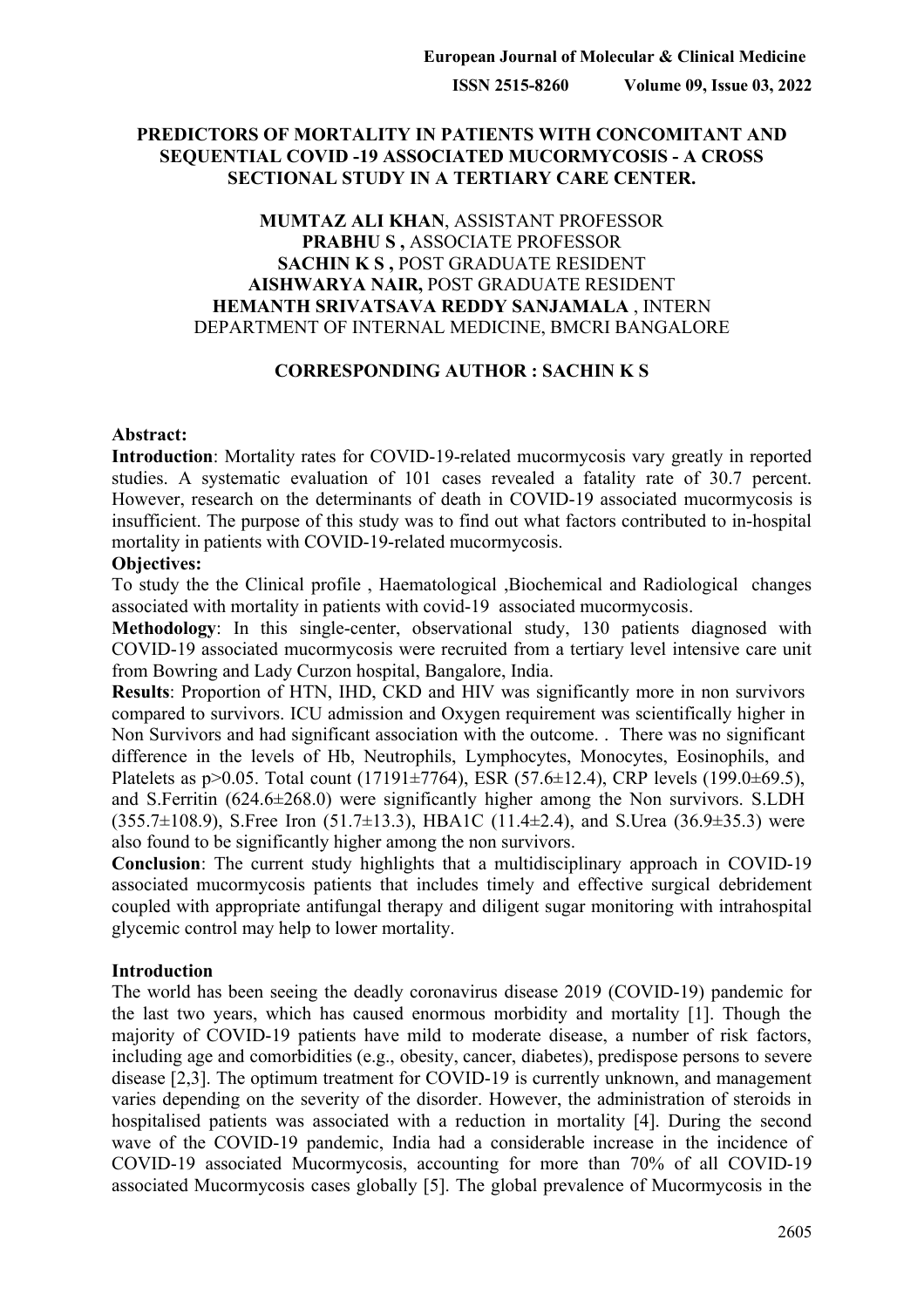general population ranges from 0.005 to 1.7 per million people. India, on the other hand, has an 80-fold higher frequency of mucormycosis than developed countries [6]. COVID-19 associated mucormycosis is seen in individuals who are on COVID-19 or who are in convalescence. Uncontrolled diabetes, respiratory disorders including viral/bacterial infections, cancer (e.g., haematological), and the immunocompromised state are all risk factors for COVID-19 linked mucormycosis [7,8].

In documented investigations with COVID-19 related mucormycosis, mortality rates vary significantly [7,9]. A 30.7 percent death rate was found in a comprehensive review of 101 cases [8]. However, research on the predictors of death in COVID-19 linked mucormycosis is inadequate. The goal of this study was to identify determinants of in-hospital mortality in patients with COVID-19 related mucormycosis.

## **OBJECTIVES:**

To study the the Clinical profile , Haematological ,Biochemical and Radiological changes associated with mortality in patients with covid-19 associated mucormycosis .

## **Materials And Methods**

In this single-center, observational study, patients diagnosed with COVID-19 associated mucormycosiswere recruited from a tertiary level intensive care unit from Bangalore, India. Equipped with modern facilities, our ICU provides the tertiary level of intensive care to urban and semi-urban populations. The study was conducted according to the principles of the Declaration of Helsinki and good clinical practice, and local applicable regulatory guidelines. The institutional ethics committee (biomedical and health research) of Bowring and Lady Curzon hospital(institutional review board) approved the study. The consent was waived as this was a retrospective study. The study was conducted between May 2021 to August 2021.

# **E. Inclusion Criteria :**

# 1. Age  $>18$  years

2. All patients who succumbed due to concomitant or sequential COVID-19 associated mucormycosis

# **F. Exclusion Criteria:**

1. Patients with other serious comorbid conditions including CKD, Malignancies, IHD

Data from the case record proforma were entered into Microsoft Excel spreadsheet version 2016 and analyzed using IBM-SPSS version 24. Frequency and proportion (percentages) expressed the categorical data. The normality of continuous data was decided by plotting histograms. Normally distributed continuous variables were expressed as mean and SD (standard deviation). For determining the statistical differences in categorical data, a Chisquare test was applied. For normally distributed continuous data, a student t-test was applied, whereas, for non-normal continuous data, the non-parametric test of Mann-Whitney U was applied. Multinomial logistic regression analysis was done to identify the predictors of mortality. P-value < 0.05 was considered significant for all statistical comparisons.

## **Results**

In total, 130 patients identified to have COVID-19 associated mucormycosis were included in the analysis.Out of 130 subjects, 50 were survivors and 80 were non suvivors. Baseline characteristics along with details of COVID-19 are presented in Table 1.Of the 130 patients, 26.15% were Concomitant and 73.85% were sequential. The mean age was  $49 \pm 12$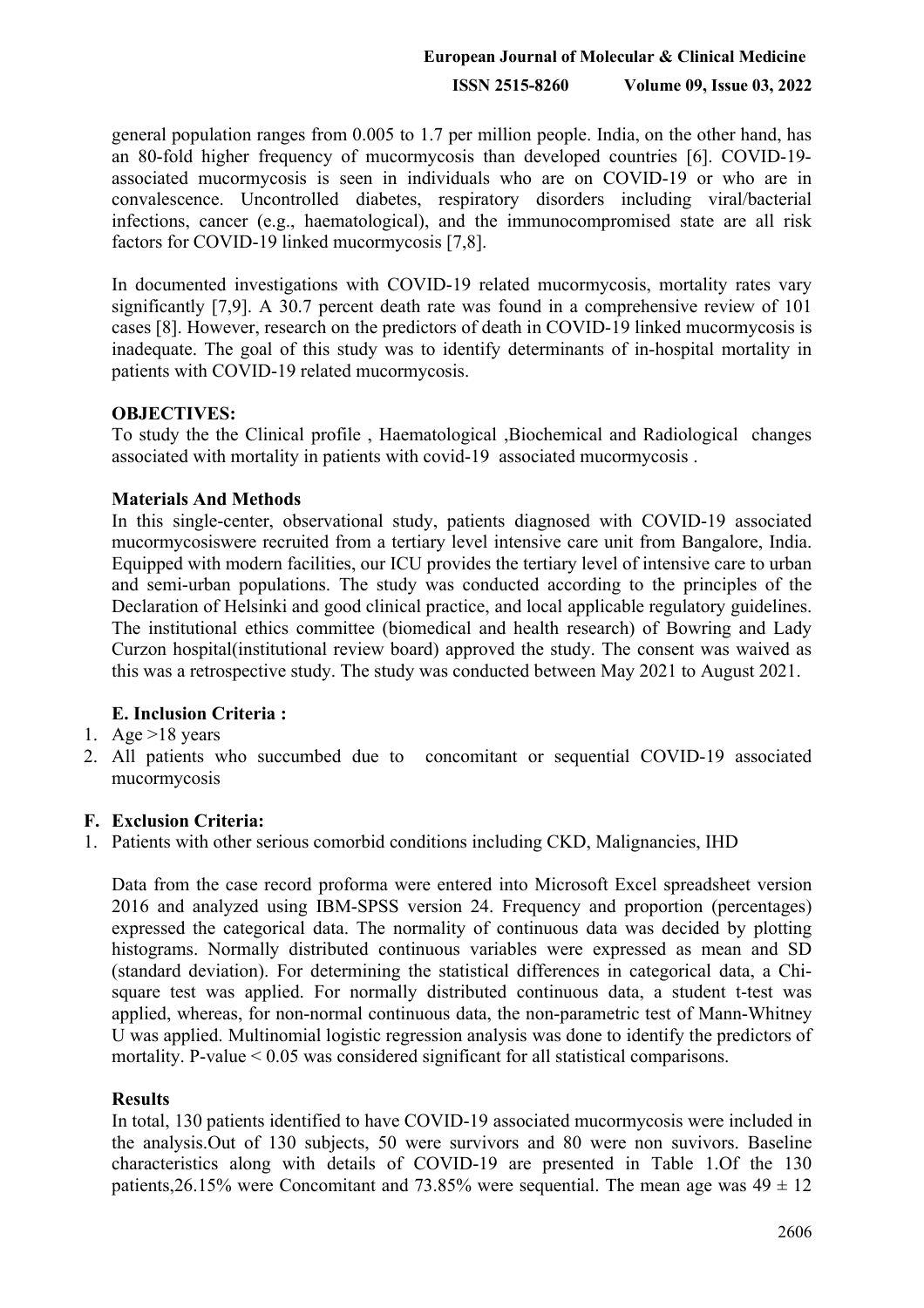# **European Journal of Molecular & Clinical Medicine**

# **ISSN 2515-8260 Volume 09, Issue 03, 2022**

years, and 75.3% were males. Diabetes mellitus (96.15%) and hypertension (48.4%) were the major comorbid conditions. Only 1.5% subjects received COVID-19 vaccinations. Proportion of HTN, IHD, CKD and HIV was significantly more in non survivors compared to survivors. ICU admission and Oxygen requirement was scientifically higher in Non Survivors and had significant association with the outcome.

|                          |                        | Survivor         |                  | Non Survivor     |               |         |
|--------------------------|------------------------|------------------|------------------|------------------|---------------|---------|
|                          |                        | N                | $\frac{0}{0}$    | N                | $\frac{0}{0}$ | p-value |
| <b>SEX</b>               | Female                 | 10               | 20.0%            | 22               | 27.5%         | 0.000   |
|                          | Male                   | 40               | 80.0%            | 58               | 72.5%         |         |
| <b>STAGING</b>           | 1                      | 39               | 78.0%            | $\boldsymbol{0}$ | $0.0\%$       | 0.000   |
|                          | $\overline{2}$         | 11               | 22.0%            | 20               | 25.0%         |         |
|                          | $\overline{3}$         | $\boldsymbol{0}$ | $0.0\%$          | 60               | 75.0%         |         |
| <b>CONCOMITANT</b>       | Concomitan             | 8                | 16.0%            | 26               | 32.5%         | 0.000   |
| / SEQUENTIAL             | t                      |                  |                  |                  |               |         |
|                          | Sequential             | 42               | 84.0%            | 54               | 67.5%         |         |
| <b>DM</b>                | No.                    | $\mathbf{1}$     | 2.0%             | $\overline{4}$   | $5.0\%$       | 0.000   |
|                          | Yes                    | 49               | 98.0%            | 76               | 95.0%         |         |
| <b>HTN</b>               | N <sub>o</sub>         | 36               | 72.0%            | 31               | 38.8%         | 0.000   |
|                          | Yes                    | 14               | 28.0%            | 49               | 61.3%         |         |
| <b>IHD</b>               | N <sub>o</sub>         | 43               | 86.0%            | 51               | 63.8%         | 0.000   |
|                          | Yes                    | $\overline{7}$   | 14.0%            | 29               | 36.3%         |         |
| <b>CKD</b>               | N <sub>o</sub>         | 48               | 96.0%            | 74               | 92.5%         | 0.000   |
|                          | Yes                    | $\overline{2}$   | 4.0%             | 6                | 7.5%          |         |
| <b>CHEMO/RADIO</b>       | N <sub>o</sub>         | 49               | 98.0%            | 80               | 100.0%        | 0.000   |
|                          | Yes                    | $\mathbf{1}$     | 2.0%             | $\overline{0}$   | $0.0\%$       |         |
| <b>HIV</b>               | N <sub>o</sub>         | 50               | 100.0%           | 79               | 98.8%         | 0.000   |
|                          | Yes                    | $\overline{0}$   | $0.0\%$          | $\mathbf{1}$     | $1.3\%$       |         |
| <b>SURGERY</b>           | N <sub>o</sub>         | 22               | 44.0%            | 42               | 52.5%         | 0.000   |
|                          | Yes                    | 28               | 56.0%            | 38               | 47.5%         |         |
| <b>ICU</b> admission     | N <sub>o</sub>         | 37               | 74.0%            | 31               | 38.8%         | 0.000   |
|                          | Yes                    | 13               | 26.0%            | 49               | 61.3%         |         |
| O <sub>3</sub>           | $\overline{\text{No}}$ | $\overline{0}$   | $0.0\%$          | 31               | 38.8%         | 0.000   |
|                          | Yes                    | 50               | 100.0%           | 49               | 61.3%         |         |
| <b>STEROID</b>           | N <sub>o</sub>         | $\overline{0}$   | $0.0\%$          | 45               | 56.3%         | 0.000   |
|                          | Yes                    | 50               | 100.0%           | 35               | 43.8%         |         |
| <b>Covid Vaccination</b> | N <sub>o</sub>         | 50               | 100.0%           | 78               | 97.5%         | 0.000   |
|                          | Yes                    | $\overline{0}$   | $0.0\%$          | 2                | $2.5\%$       |         |
| <b>HIV</b>               | Negative               | 50               | 1                | 80               | 1             | 0.000   |
| <b>HBsAg</b>             | Negative               | 50               | $\mathbf{1}$     | 80               | $\mathbf{1}$  | 0.000   |
| <b>HCV</b>               | Negative               | 50               | $\mathbf{1}$     | 80               | $\mathbf{1}$  | 0.000   |
| <b>INJ AMPHO</b>         | No.                    | $\boldsymbol{0}$ | $\boldsymbol{0}$ | 18               | 0.225         | 0.000   |
|                          | Yes                    | 50               | $\mathbf{1}$     | 62               | 0.775         |         |
| <b>INJ POSA</b>          | No                     | $\overline{0}$   | $\boldsymbol{0}$ | 45               | 0.5625        | 0.000   |
|                          | Yes                    | 50               | $\mathbf{1}$     | 35               | 0.4375        |         |

#### **Table 1: Baseline charaterstics**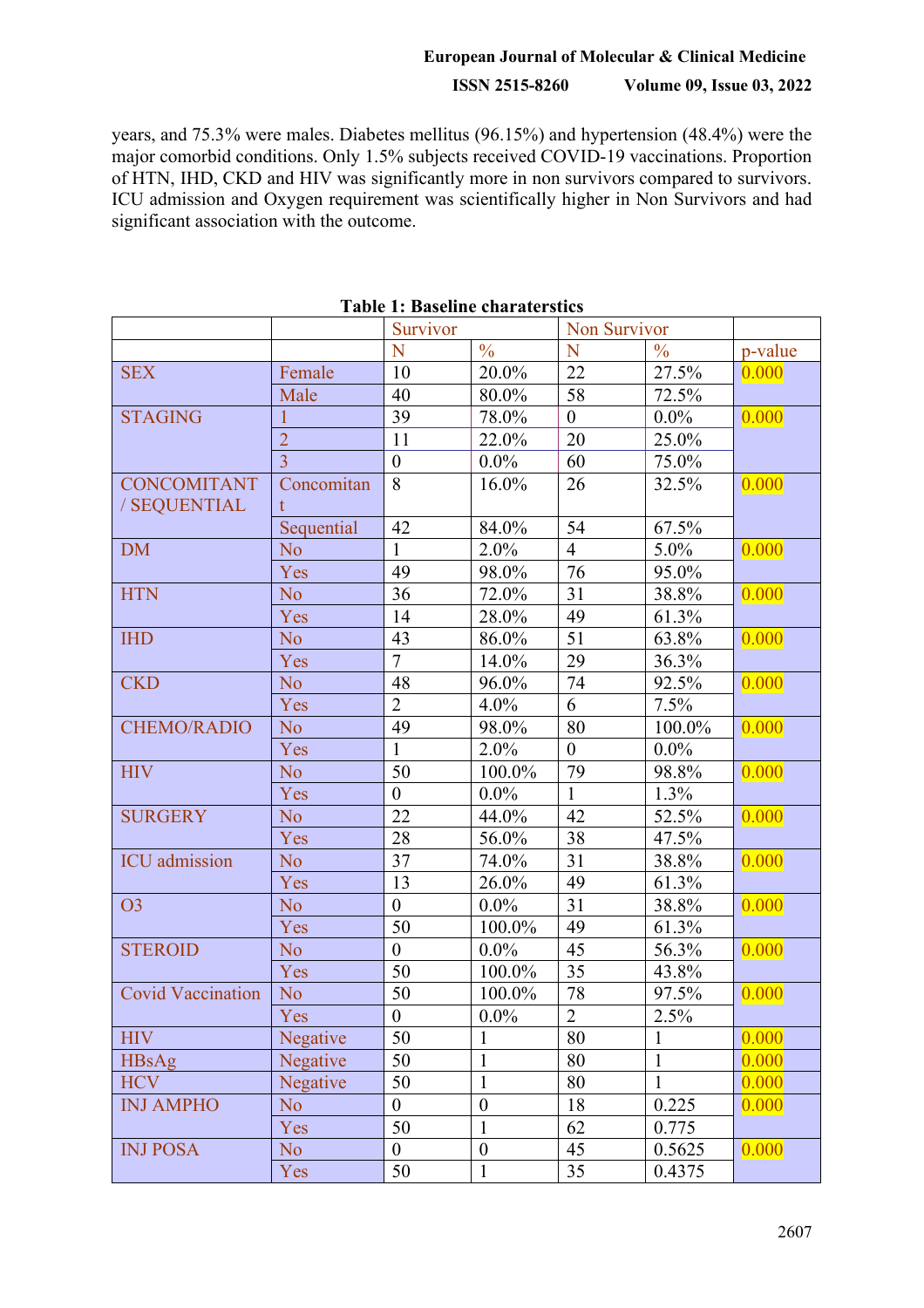Details of mucormycosis in study patients are shown in Table 2.

The mean age of the Non survivors was significantly higher  $(57\pm13 \text{ years})$  compared to survivors (49 $\pm$ 12 years), p<0.05. There was no significant difference in the levels of Hb, Neutrophils, Lymphocytes, Monocytes, Eosinophils, and Platelets as p>0.05. Total count (17191±7764), ESR (57.6±12.4), CRP levels (199.0±69.5), and S.Ferritin (624.6±268.0) were significantly higher among the Non survivors.

S.LDH (355.7±108.9), S.Free Iron (51.7±13.3), HBA1C (11.4±2.4), and S.Urea (36.9±35.3) were also found to be significantly higher among the non survivors.

Mean Na+ was found to significantly lower  $(133.0\pm 5.0)$  among the non survivors, compared to the survivors.

There was no significant in mean S.Creatinine, Cl-, K+, TB, ALT, AST, and ALP, between the two groups.

|                      | Survivor |           | Non Survivor |           |         |
|----------------------|----------|-----------|--------------|-----------|---------|
|                      | Mean     | <b>SD</b> | Mean         | <b>SD</b> | p-value |
| <b>AGE</b>           | 49       | 12        | 57           | 13        | 0.021   |
| H <sub>b</sub>       | 11.3     | 1.5       | 11.9         | 2.2       | 0.102   |
| <b>TC</b>            | 10529    | 4126      | 17191        | 7764      | 0.000   |
| N (Neutrophils)      | 73.1     | 12.6      | 74.5         | 9.3       | 0.458   |
| L (Lymphocytes)      | 16.6     | 9.8       | 17.1         | 9.1       | 0.768   |
| M (Monocytes)        | 7.18     | 3.61      | 7.26         | 2.93      | 0.901   |
| <b>B</b> (Basophils) | 0.72     | 0.93      | 1.25         | 1.16      | 0.008   |
| E (Eosinophils)      | 2.1      | 2.3       | 1.7          | 1.7       | 0.354   |
| Platelets            | 3.4      | 1.2       | 6.5          | 32.8      | 0.506   |
| <b>ESR</b>           | 39.6     | 15.4      | 57.6         | 12.4      | 0.000   |
| <b>CRP</b>           | 70.8     | 42.3      | <b>199.0</b> | 69.5      | 0.000   |
| D-Dimer              | 506.9    | 226.2     | 650.2        | 255.1     | 0.002   |
| <b>S.Ferritin</b>    | 321.1    | 57.0      | 624.6        | 268.0     | 0.000   |
| <b>S.LDH</b>         | 220.4    | 90.9      | 355.7        | 108.9     | 0.000   |
| <b>S.Free Iron</b>   | 34.2     | 5.2       | 51.7         | 13.3      | 0.000   |
| HBA1C                | 8.6      | 1.6       | 11.4         | 2.4       | 0.000   |
| S.Urea               | 25.0     | 19.6      | 36.9         | 35.3      | 0.031   |
| <b>S.Creatinine</b>  | 3.0      | 13.9      | 1.1          | 1.2       | 0.244   |
| $Na+$                | 135.4    | 5.1       | <b>133.0</b> | 5.0       | 0.009   |
| $Cl-$                | 93.9     | 23.3      | 97.9         | 12.4      | 0.204   |
| $K+$                 | 7.8      | 18.7      | 5.0          | 10.9      | 0.291   |
| TB                   | 0.3      | 0.7       | 1.3          | 5.9       | 0.201   |
| <b>ALT</b>           | 32.7     | 26.3      | 40.1         | 37.3      | 0.221   |
| <b>AST</b>           | 22.1     | 13.8      | 23.4         | 26.8      | 0.749   |
| <b>ALP</b>           | 98.8     | 66.3      | 103.5        | 88.3      | 0.751   |
| <b>TP</b>            | 5.6      | 1.0       | 10.0         | 6.8       | 0.000   |
| <b>ALBUMIN</b>       | 3.0      | 0.5       | 2.0          | 0.5       | 0.000   |
| PT/INR/aPTT          | 13.9     | 1.9       | 14.6         | 2.1       | 0.075   |
| <b>INR</b>           | 1.1      | 0.2       | 1.2          | 0.1       | 0.048   |
| <b>APTT</b>          | 30.5     | 9.1       | 33.9         | 7.1       | 0.022   |

#### **Table2: Clinical characteristics.**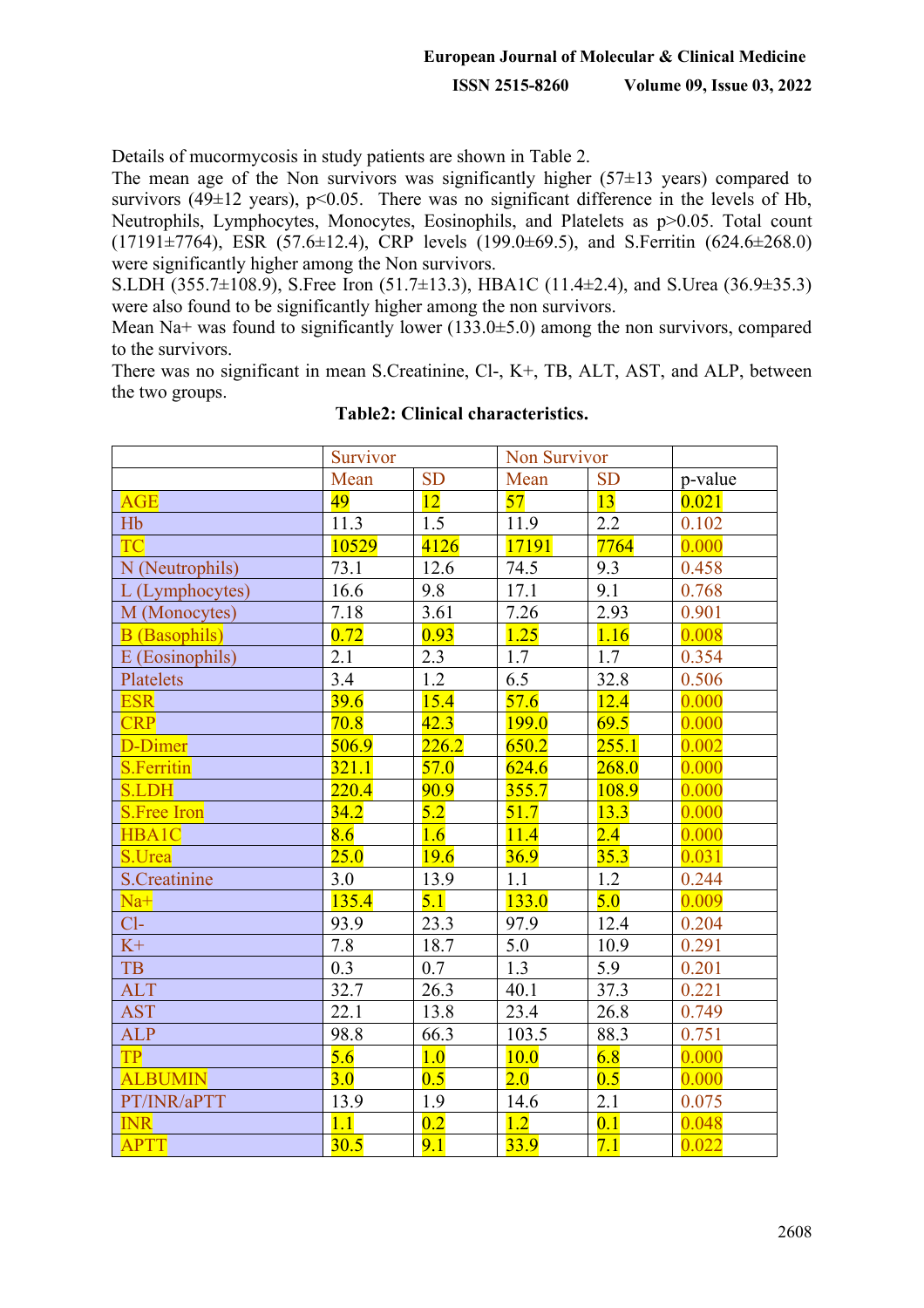## **Discussion**

Mucormycosis has posed a dangerous threat in India during the second wave of the COVID-19 pandemic. India contributed nearly three-fourth of the total burden of mucormycosis globally. It is probably because of the substantial presence of undiagnosed as well as uncontrolled diabetes in India [12]. Mucormycosis has variable presentations. The rhinocerebro-orbital mucormycosis is the major form observed in this pandemic. Diagnosis is established through CT paranasal sinus and MRI brain [13]. After assessing 101published cases of mucormycosis, Singh et al. observed that involvement of nose and sinuses (88.9%) was most common, followed by rhino-orbital (56.7%) [8]. Rhino-orbital disease can progress to CNS involvement which was observed in 28.1% of patients. Rhino-orbital-cerebral mucormycosis is a serious, severe, emergent, and fatal infection associated with high mortality. During the study period a total of 520 subjects with Mucormycosis were admitted in the hospital, out of which 80 patients died. The mortality rate in this study was 15.3%. It is much lower to reported rates of 64.3% from Singh et al. [7], 47% from Pakdel et al. [9], 40% from Sarkar et al. [14], and 30.7% from Singh et al. [8]. Even in patients without COVID-19, Jiang and colleagues reported survival of only three out of 11 patients who had invasive rhino-orbital-cerebral mucormycosis [15]. Our findings suggest that lower mortality in our study is due to the implementation of protocolized management of COVID-19 related mucormycosis, which includes timely and effective surgical debridement, appropriate antifungal therapy, diligent blood sugar monitoring, and good intrahospital glycemic control in the context of multidisciplinary medical care.It is necessary to diagnose early and initiate treatment. A delay of six days in starting the treatment increases the 30-day mortality risk by two-fold from 30% to 60% [16].

Deutsch et al. reported that the intracranial involvement of mucormycosis increases the fatality rate to as high as 90% [17]. COVID-19 itself has a high likelihood of developing mucormycosis. The presence of hypoxia, hyperglycemia, high ferritin levels, and reduced phagocytic activity of leucocytes can contribute to the development of COVID-19 associated mucormycosis [8]. In patients with COVID-19, CKD incidence is higher (4.09%) compared to the general population (0.46%). The presence of CKD increases mortality significantly (44.6% compared to 4.7% in those without COVID-19) [18]. This was also clear from our observation that mortality is increased in COVID-19 associated mucormycosispatients who develop AKI. The use of tocilizumab carries the risk of infections late in the course of the disease. Pettit et al. reported infectious complications in 23% of patients after 48 hours of admission; there were three cases of invasive fungal infections in a total of 74 patients [19].

Among the risk factors, diabetes mellitus, especially uncontrolled diabetes, is a significant risk factor for mucormycosis [20]. Though diabetes was seen in 70.2% of patients, we found no association of diabetes with mortality. Though uncontrolled blood sugar levels are one of the risk factors for COVID-19 associated mucormycosis, average HbA1c did not differ significantly in survivors and non-survivors. The impact of diabetes on mortality in patients with COVID-19 associated mucormycosisneeds further evaluation in a more extensive study. In addition to these factors, old age is also a factor detrimental to the outcome of COVID-19 associated mucormycosis.

Fungal infections are frequent in uncontrolled Diabetes patients, according to Chakrabarti A, Das A.etal. [21]

According to JHU etal, COVID-19-associated mucormycosis (COVID–Mucor), manifesting as rhino-orbito-cerebral mucormycosis (ROCM), has increased morbidity in vulnerable populations. Infection with SARS-CoV-2, high blood sugar, corticosteroids, and iron excess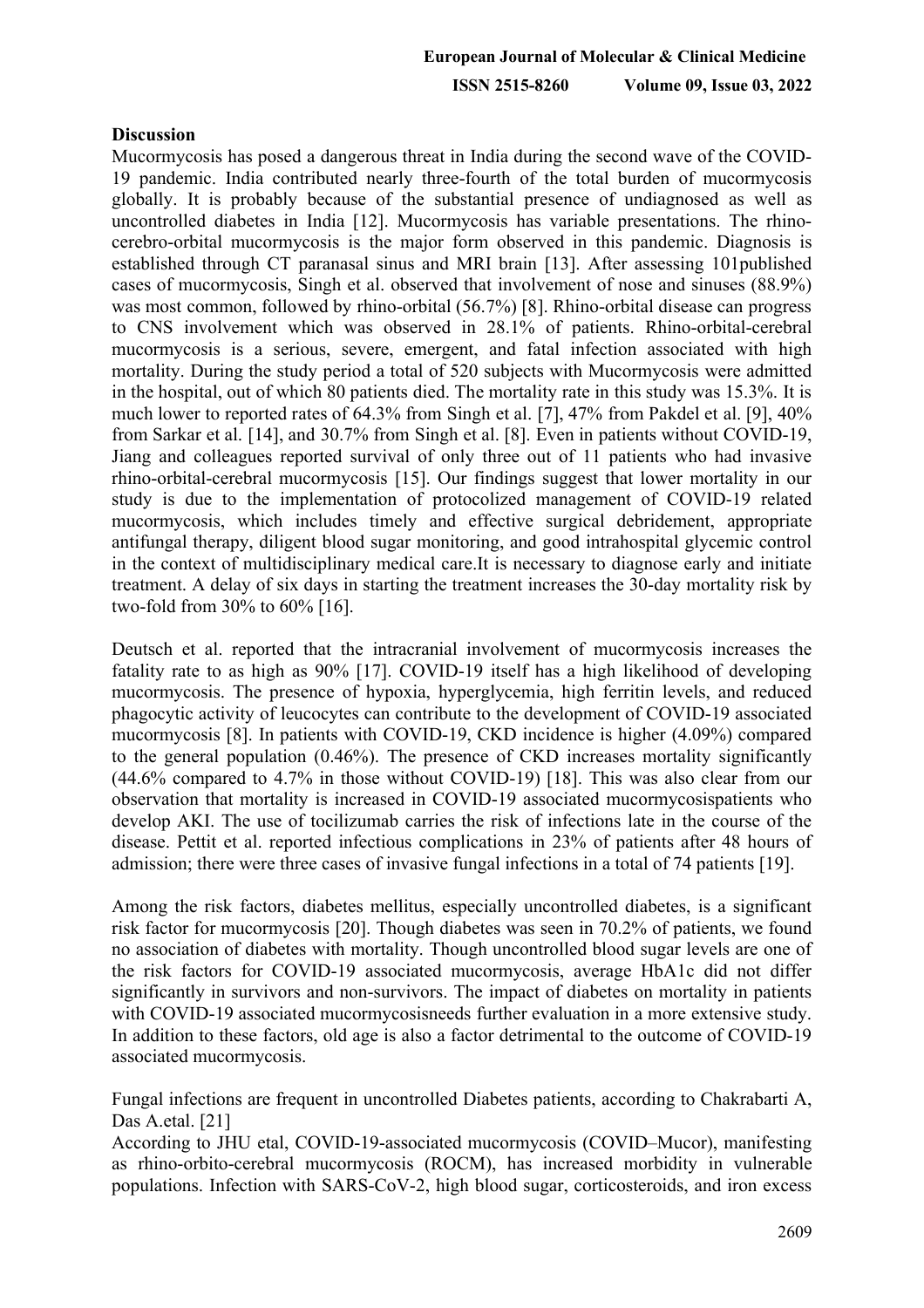all produce phagocyte dysfunction, which is likely the more immediate cause of mucormycosis. [22]

According to Lammaert et al., 2012, mean serum ferritin levels, a hallmark of immunological dysregulation and an essential component of iron metabolism, were significantly higher among cases. SARS-CoV-2 infection, together with probable changes in iron metabolism, may have predisposed to mucormycosis in addition to hyperglycemia and steroid use. [23]

Montefusco,Ben Nasr M et al., [24] 2021 reported hyperglycemia persisting up to 3 months related with COVID-19. Steroid usage appears to cause hyperglycemia due to an abnormal cytokine milieu and insulin resistance, rather than beta cell infection, and steroid use was substantially linked with mucormycosis (OR 28.4;  $P = 0.001$ ). Despite widespread use in rheumatological illnesses, the frequency of mucormycosis remains low, implying that steroid use, along with other causes, is to blame for the COVID–Mucor epidemic in India.

According to Patel et al., Agarwal R,(2021), the vast majority of patients, 97 percent, had underlying diabetes mellitus in their study, a rate higher than that found in an Indian multicenter COVID–Mucor study conducted during the first wave of the COVID-19 pandemic, in which two-thirds of patients had this disease. [25]

Our study was limited by retrospective design, single-center, and small sample. Though the in-hospital mortality rate was lower than most reported studies, the lower event rate makes it difficult to draw substantial conclusions for the predictors of mortality. Nonetheless, the study identified that orbital involvement and renal dysfunction to be associated with high mortality.

## **Conclusions**

Mucormycosis in patients with COVID-19 is a double-trouble that causes significant morbidity and morbidity. The rise in COVID-19 associated mucormycosisin India posed a substantial threat as a higher number of cases were detrimental to the health of the individuals and community. The current study highlights that a multidisciplinary approach in COVID-19 associated mucormycosispatients that includes timely and effective surgical debridement coupled with appropriate antifungal therapy and diligent sugar monitoring with intrahospital glycemic control may help to lower mortality. We suggest ophthalmic and brain screening early in the course of COVID-19 associated mucormycosispatients to improve survival. In addition, comorbidities such as CKD and renal dysfunction can contribute to increased mortality. Control of risk factors such as diabetes, judicious use of immunomodulators to avoid immunosuppression along with early diagnosis and treatment is the key to improving survival in mucormycosis patients with COVID-19.

# **References**

- 1. Kiang MV, Irizarry RA, Buckee CO, Balsari S: Every body counts: measuring mortality [from the COVID-19 pandemic. Ann Intern Med. 2020, 173:1004-7.10.7326/M20-3100](https://dx.doi.org/10.7326/M20-3100?utm_medium=email&utm_source=transaction)
- [Booth A, Reed AB, Ponzo S, et al.: Population risk factors for severe disease and](https://dx.doi.org/10.1371/journal.pone.0247461?utm_medium=email&utm_source=transaction)  [mortality in COVID-19: a global systematic review and meta-analysis. PLoS One. 2021,](https://dx.doi.org/10.1371/journal.pone.0247461?utm_medium=email&utm_source=transaction)  [16:e0247461.10.1371/journal.pone.0247461](https://dx.doi.org/10.1371/journal.pone.0247461?utm_medium=email&utm_source=transaction)
- [Wolff D, Nee S, Hickey NS, Marschollek M: Risk factors for Covid-19 severity and](https://dx.doi.org/10.1007/s15010-020-01509-1?utm_medium=email&utm_source=transaction)  [fatality: a structured literature review. Infection. 2021, 49:15-28.10.1007/s15010-020-](https://dx.doi.org/10.1007/s15010-020-01509-1?utm_medium=email&utm_source=transaction) [01509-1](https://dx.doi.org/10.1007/s15010-020-01509-1?utm_medium=email&utm_source=transaction)
- 4. Horby P, Lim WS, Emberson JR, et al.: Dexamethasone in hospitalized patients with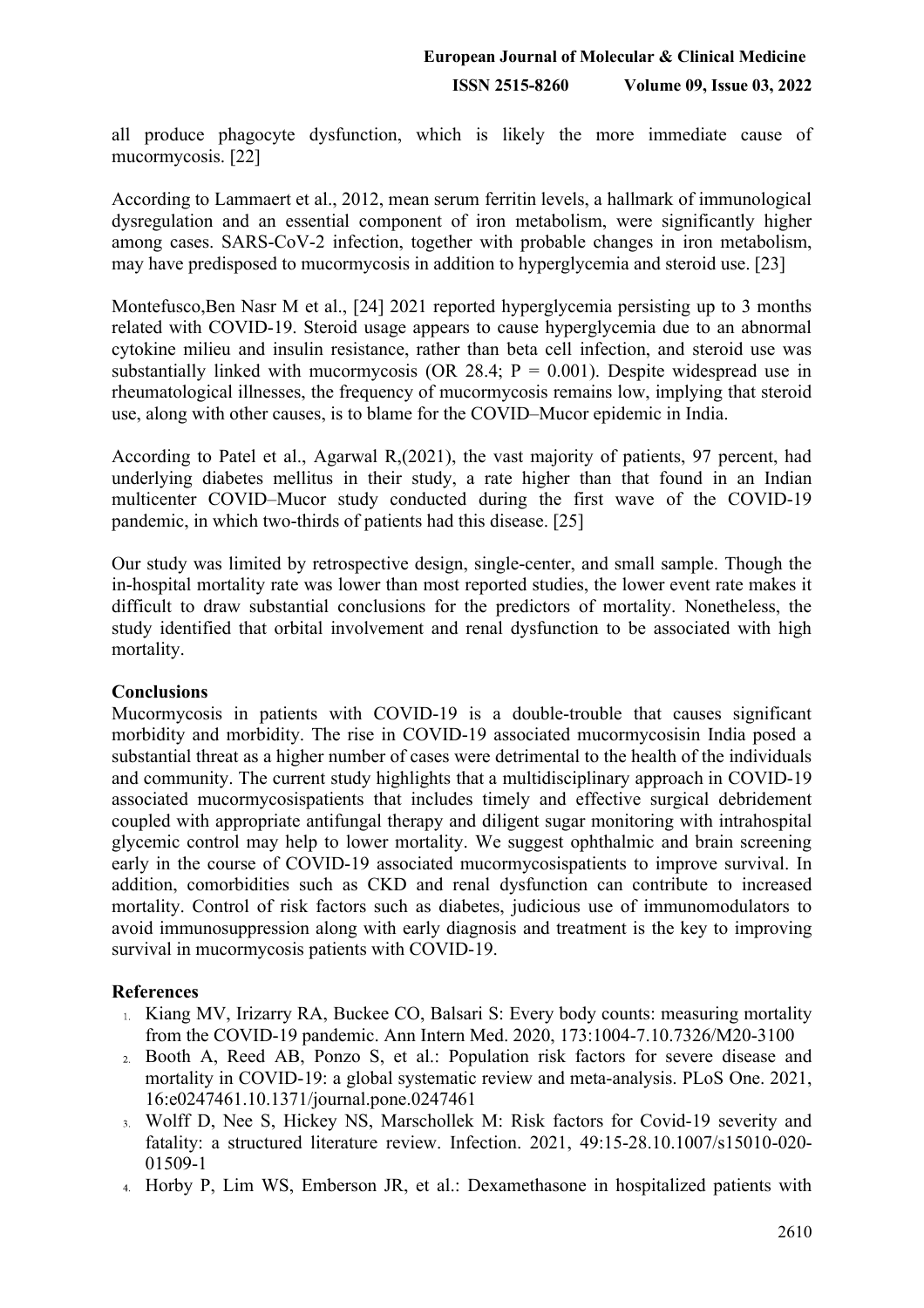[Covid-19 .](https://dx.doi.org/10.1056/NEJMoa2021436?utm_medium=email&utm_source=transaction) N Engl J Med. 2021, 384:693-704. [10.1056/NEJMoa2021436](https://dx.doi.org/10.1056/NEJMoa2021436?utm_medium=email&utm_source=transaction)

- [Raut A, Huy NT: Rising incidence of mucormycosis in patients with COVID-19: another](https://dx.doi.org/10.1016/S2213-2600(21)00265-4?utm_medium=email&utm_source=transaction)  [challenge for India amidst the second wave?. Lancet Respir Med. 2021,](https://dx.doi.org/10.1016/S2213-2600(21)00265-4?utm_medium=email&utm_source=transaction)  [9:e77.10.1016/S2213-2600\(21\)00265-4](https://dx.doi.org/10.1016/S2213-2600(21)00265-4?utm_medium=email&utm_source=transaction)
- [World Health Organization. Coronavirus Disease \(COVID-19\). Mucormycosis .](https://www.who.int/india/emergencies/coronavirus-disease-(covid-19)/mucormycosis?utm_medium=email&utm_source=transaction) (2021). Accessed: June 30, 2021: [https://www.who.int/india/emergencies/coronavirus-disease-](https://www.who.int/india/emergencies/coronavirus-disease-(covid-19)/mucormycosis?utm_medium=email&utm_source=transaction) [\(covid-19\)/mucormycosis](https://www.who.int/india/emergencies/coronavirus-disease-(covid-19)/mucormycosis?utm_medium=email&utm_source=transaction).
- [Singh Y, Ganesh V, Kumar S, Patel N, Aggarwala R, Soni KD, Trikha A: Coronavirus](https://dx.doi.org/10.7759/cureus.16152?utm_medium=email&utm_source=transaction)  [disease-associated mucormycosis from a tertiary care hospital in India: a case series.](https://dx.doi.org/10.7759/cureus.16152?utm_medium=email&utm_source=transaction)  [Cureus. 2021, 13:e16152. 10.7759/cureus.16152](https://dx.doi.org/10.7759/cureus.16152?utm_medium=email&utm_source=transaction)
- [Singh AK, Singh R, Joshi SR, Misra A: Mucormycosis in COVID-19: a systematic](https://dx.doi.org/10.1016/j.dsx.2021.05.019?utm_medium=email&utm_source=transaction)  8. [review of cases reported worldwide and in India. Diabetes Metab Syndr. 2021,](https://dx.doi.org/10.1016/j.dsx.2021.05.019?utm_medium=email&utm_source=transaction)  [15:102146.10.1016/j.dsx.2021.05.019](https://dx.doi.org/10.1016/j.dsx.2021.05.019?utm_medium=email&utm_source=transaction)
- [Pakdel F, Ahmadikia K, Salehi M, et al.: Mucormycosis in patients with COVID-19: a](https://dx.doi.org/10.1111/myc.13334?utm_medium=email&utm_source=transaction)  [cross-sectional descriptive multicentre study from Iran. Mycoses. 2021, 64:1238-52.](https://dx.doi.org/10.1111/myc.13334?utm_medium=email&utm_source=transaction)  [10.1111/myc.13334](https://dx.doi.org/10.1111/myc.13334?utm_medium=email&utm_source=transaction)
- Kellum JA, Lameire N, Aspelin P, et al.: [KDIGO clinical practice guideline for acute](https://kdigo.org/wp-content/uploads/2016/10/KDIGO-2012-AKI-Guideline-English.pdf?utm_medium=email&utm_source=transaction)  [kidney injury .](https://kdigo.org/wp-content/uploads/2016/10/KDIGO-2012-AKI-Guideline-English.pdf?utm_medium=email&utm_source=transaction) Kidney Int Suppl. 2012, 2:1-138.
- [Sreshta K, Dave TV, Varma DR, Nair AG, Bothra N, Naik MN, Sistla SK: Magnetic](https://dx.doi.org/10.4103/ijo.IJO_1439_21?utm_medium=email&utm_source=transaction)   $11.$ [resonance imaging in rhino-orbital-cerebral mucormycosis. Indian J Ophthalmol. 2021,](https://dx.doi.org/10.4103/ijo.IJO_1439_21?utm_medium=email&utm_source=transaction)  [69:1915-27.10.4103/ijo.IJO\\_1439\\_21](https://dx.doi.org/10.4103/ijo.IJO_1439_21?utm_medium=email&utm_source=transaction)
- [Szarpak L, Chirico F, Pruc M, Szarpak L, Dzieciatkowski T, Rafique Z:](https://dx.doi.org/10.1016/j.jinf.2021.05.015?utm_medium=email&utm_source=transaction)  [Mucormycosis—a serious threat in the COVID-19 pandemic?. J Infect. 2021, 83:237-](https://dx.doi.org/10.1016/j.jinf.2021.05.015?utm_medium=email&utm_source=transaction) [79.10.1016/j.jinf.2021.05.015](https://dx.doi.org/10.1016/j.jinf.2021.05.015?utm_medium=email&utm_source=transaction)
- Chandra S, Rawal R: [The surge in Covid related mucormycosis .](https://dx.doi.org/10.1016/j.jinf.2021.06.008?utm_medium=email&utm_source=transaction) J Infect. 2021, 83:381- 412[. 10.1016/j.jinf.2021.06.008](https://dx.doi.org/10.1016/j.jinf.2021.06.008?utm_medium=email&utm_source=transaction)
- 14. Sarkar S, Gokhale T, Choudhury SS, Deb AK: [COVID-19 and orbital mucormycosis.](https://dx.doi.org/10.4103/ijo.IJO_3763_20?utm_medium=email&utm_source=transaction) Indian J Ophthalmol. 2021, 69:1002-4. [10.4103/ijo.IJO\\_3763\\_20](https://dx.doi.org/10.4103/ijo.IJO_3763_20?utm_medium=email&utm_source=transaction)
- [Jiang N, Zhao G, Yang S, et al.: A retrospective analysis of eleven cases of invasive](https://dx.doi.org/10.1186/s12886-016-0189-1?utm_medium=email&utm_source=transaction)   $15.$ [rhino-orbito-cerebral mucormycosis presented with orbital apex syndrome initially.](https://dx.doi.org/10.1186/s12886-016-0189-1?utm_medium=email&utm_source=transaction)  [BMC Ophthalmol. 2016, 16:10. 10.1186/s12886-016-0189-1](https://dx.doi.org/10.1186/s12886-016-0189-1?utm_medium=email&utm_source=transaction)
- [Rocha IC, Hasan MM, Goyal S, Patel T, Jain S, Ghosh A, Cedeño TD: COVID-19 and](https://dx.doi.org/10.1111/tmi.13641?utm_medium=email&utm_source=transaction)   $16.$ [mucormycosis syndemic: double health threat to a collapsing healthcare system in India.](https://dx.doi.org/10.1111/tmi.13641?utm_medium=email&utm_source=transaction)  [Trop Med Int Health. 20](https://dx.doi.org/10.1111/tmi.13641?utm_medium=email&utm_source=transaction)21, 26:1016-8. [10.1111/tmi.13641](https://dx.doi.org/10.1111/tmi.13641?utm_medium=email&utm_source=transaction)
- [Deutsch PG, Whittaker J, Prasad S: Invasive and non-invasive fungal rhinosinusitis—a](https://dx.doi.org/10.3390/medicina55070319?utm_medium=email&utm_source=transaction)  [review and update of the evidence. Medicina. 2019, 55:319.10.3390/medicina55070319](https://dx.doi.org/10.3390/medicina55070319?utm_medium=email&utm_source=transaction)
- [Gibertoni D, Reno C, Rucci P, et al.: COVID-19 incidence and mortality in non-dialysis](https://dx.doi.org/10.1371/journal.pone.0254525?utm_medium=email&utm_source=transaction)   $18.$ [chronic kidney disease patients. PLoS One. 2021,](https://dx.doi.org/10.1371/journal.pone.0254525?utm_medium=email&utm_source=transaction)  [16:e0254525.10.1371/journal.pone.0254525](https://dx.doi.org/10.1371/journal.pone.0254525?utm_medium=email&utm_source=transaction)
- [Pettit NN, Nguyen CT, Mutlu GM, Wu D, Kimmig L, Pitrak D, Pursell K: Late onset](https://dx.doi.org/10.1002/jmv.26429?utm_medium=email&utm_source=transaction)  [infectious complications and safety of tocilizumab in the management of COVID-19. J](https://dx.doi.org/10.1002/jmv.26429?utm_medium=email&utm_source=transaction)  [Med Virol. 2021, 93:1459-64. 10.1002/jmv.26429](https://dx.doi.org/10.1002/jmv.26429?utm_medium=email&utm_source=transaction)
- [Jeong W, Keighley C, Wolfe R, Lee WL, Slavin MA, Kong DC, Chen SC: The](https://dx.doi.org/10.1016/j.cmi.2018.07.011?utm_medium=email&utm_source=transaction)  [epidemiology and clinical manifestations of mucormycosis: a systematic review and](https://dx.doi.org/10.1016/j.cmi.2018.07.011?utm_medium=email&utm_source=transaction)  meta-analysis [of case reports. Clin Microbio](https://dx.doi.org/10.1016/j.cmi.2018.07.011?utm_medium=email&utm_source=transaction)l Infect. 2019, 25:26-34. [10.1016/j.cmi.2018.07.011](https://dx.doi.org/10.1016/j.cmi.2018.07.011?utm_medium=email&utm_source=transaction)
- Chakrabarti A, Das A, Mandal J, Shivaprakash MR, George VK, Tarai B, Rao P, Panda N, Verma SC, Sakhuja V. The rising trend of invasive zygomycosis in patients with uncontrolled diabetes mellitus. Sabouraudia. 2006 Jun;44(4):335-42.
- JHU CSSE Coronavirus COVID-19 Global Cases: https://arcg.is/0fHmTX (accessed on